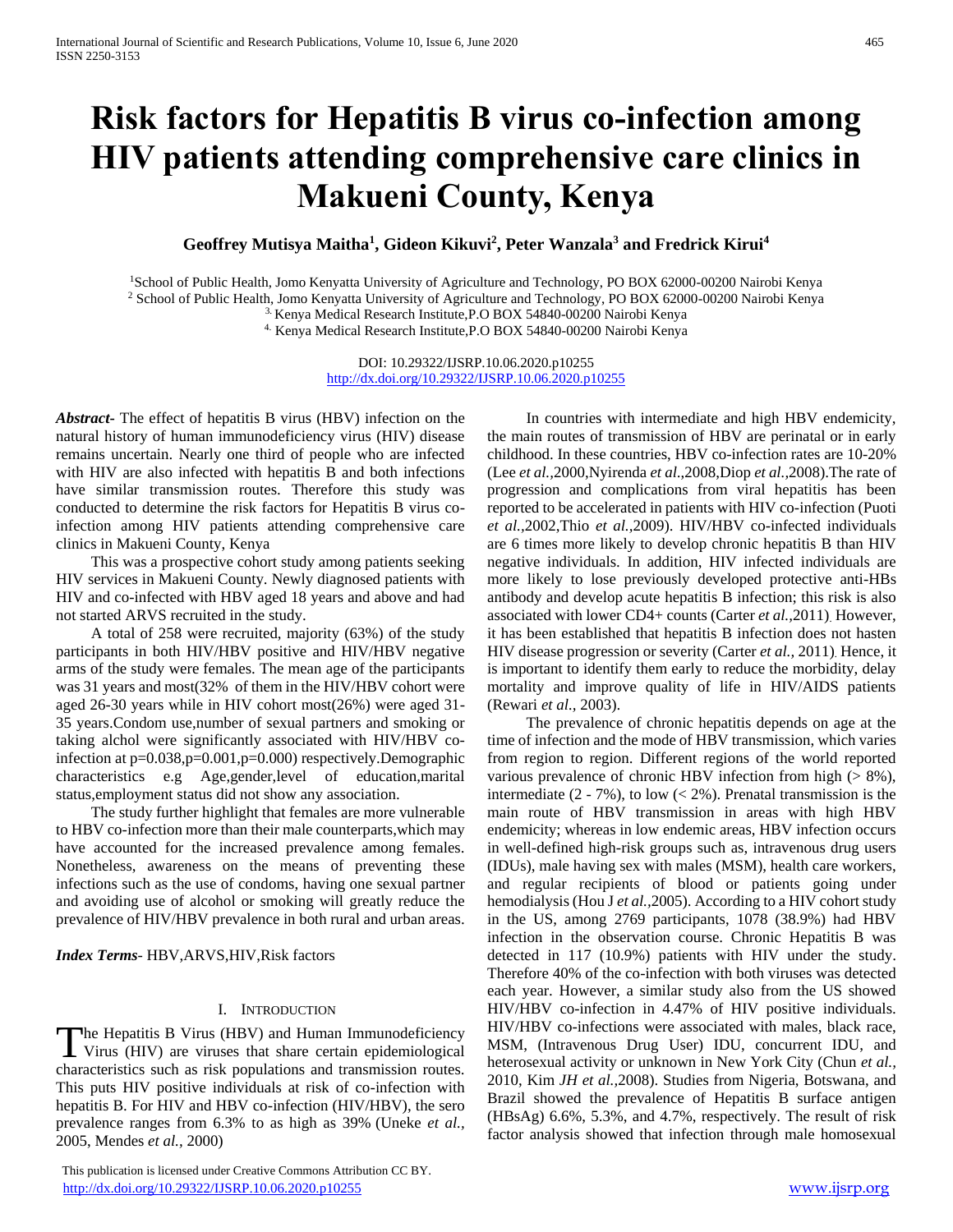contact had the highest rate, 64 (74.4%), and 16 (18. 6%) were IDUs (Adekunle *et al.,*2011,Patel*.,et al* 2011,Mendes *et al.,* 2011) If a person is co-infected with both HBV and HIV, management of both diseases can be complicated, so a visit to the appropriate specialists is vital.Some anti-retrovirals, which are usually prescribed to treat HIV, can eventually lead to antiviral resistance or liver-associated problems. One or both infections will require treatment and must be carefully managed. Treatment differs from person to person (Weibaum *et al.,*2008)

 Numerous consensus studies have focused on the importance of co-infection, the effect of HIV infection on HBV, and also the importance of checking anti HBc level before HBV vaccination (Weibaum *et al.,*2008).Evaluation of HBV risk factors is an important point to control and prevent its further spread of the disease within the populations. This research is therefore an attempt to further investigate the risk factors for Hepatitis B virus co-infection among HIV patients attending comprehensive care clinics in Makueni County, Kenya and come up with best strategies to prevent and control further spread of Hepatitis B to both people infected with HIV and those not infected.

## II. METHODS

## **Study Site**

 The study was carried out in three selected comprehensive care clinics in Makueni County which is 144 KM south of Nairobi the capital city of Kenya with a population of 930,530 with a current prevalence of HIV been 5.6%.

## **Study Design**

 This was a prospective cohort study among patients seeking services in comprehensive care clinics in Makueni County.

## **Study populations**

 HIV Patients aged 18 years and above seeking services in comprehensive care clinics in Makueni County.

### **Inclusion criteria**

- $\checkmark$  HIV patient above 18 years registered at the facility
- $\checkmark$  New HIV patient diagnosed with HBV and above 18 years
- $\checkmark$  New HIV patients with no HBV infection and above 18 years
- $\checkmark$  Willing to participate and ready to give informed consent

## **Exclusion Criteria**

- $\checkmark$  Patients on antiretroviral drugs who had been diagnosed positive for HBV
- Those who are very sick
- $\checkmark$  Previously vaccinated for HBV
- $\checkmark$  Transfer in HIV patients on ARVS

#### **Sample size determination**

 The study utilized sample size formula for comparing two proportions by Casagrande *et al* (1978) to obtain the minimum sample size. The minimum sample size per group was calculated as 107. Allowing for 20% non- completeness/loss to follow up; the sample size was adjusted upwards to 129. The study targeted to recruit a minimum of 129 HIV patients with HBV co-infection and

 This publication is licensed under Creative Commons Attribution CC BY. <http://dx.doi.org/10.29322/IJSRP.10.06.2020.p10255> [www.ijsrp.org](http://ijsrp.org/)

129 HIV patients without HBV making a total of 258. A total of 258 participants gave informed consent and were recruited for the study. 128 HIV/HBV and 130 HIV participants were later recruited and joined to be part of the study. This was achieved considering 95% CI and 5% margin of error.

#### III. SAMPLING PROCEDURE

 Makueni County has 57 comprehensive care clinics and three facilities were purposively selected for the study because they have high number of HIV patients seeking services and also represent rural and urban areas. Makueni county referral has approximately monthly new HIV enrollments of 60 patients, Makindu hospital has 50 and Emali model clinic has 35.Proportionate sampling was used to calculate the number of clients required from each hospital guided on by HIV monthly testing data. Makueni county referral produced 53, Makindu hospital 45 and Emali model gave 31 and convenient method was used to recruit the participants in each facility. The study was composed of two arms of patients, newly HIV diagnosed with HBV co-infection and those without. Both HIV and HBV testing was conducted using rapid test methods. The group found to be negative for HBV was vaccinated for Hepatitis B after enrollment to the study while the positive ones were treated. All these groups were initiated ARVS after enrollment and followed up for six months. In the two groups baseline information was collected at enrollment to the study, their CD4 count and viral load tests and recorded. Follow up of six months was scheduled for the study participant's then end line information collected together with HBV test, CD4 count, and viral load test done.Individual data was collected using semi-structured questionnaire by the help of a trained research assistant

## **Sample collection, storage, transportation and processing**

 Approximately, 4mls of blood was collected using a vacutainer bottle and 2mls put in plain and EDTA bottle for every study participant at baseline and at the end of the study. Blood was stored at room temperature and analysis for CD4 and HBV was done at the facility since all these facilities have laboratories which can carry out these tests hence no transportation was required. The DBS samples for viral load were collected and kept at room temperature and taken to the nearby G4S (courier) office for transportation to KEMRI (Centre for virus Research) Nairobi for processing of HIV Viral load test.

#### IV. DATA COLLECTION

## **Administration of questionnaire**

 After getting informed written consent individual data was collected using semi-structured questionnaire by help of a trained research assistant. This comprised of HIV patients seeking comprehensive care services in that facility where the study was conducted. Demographic characteristics and risk factors for HBV co-infection were captured in the questionnaire. Training of research assistant on data collection and study protocols was done in Makindu hospital after which the pre-testing of the questionnaires was carried at the same facility for quality purposes. Data for each study participant was collected at baseline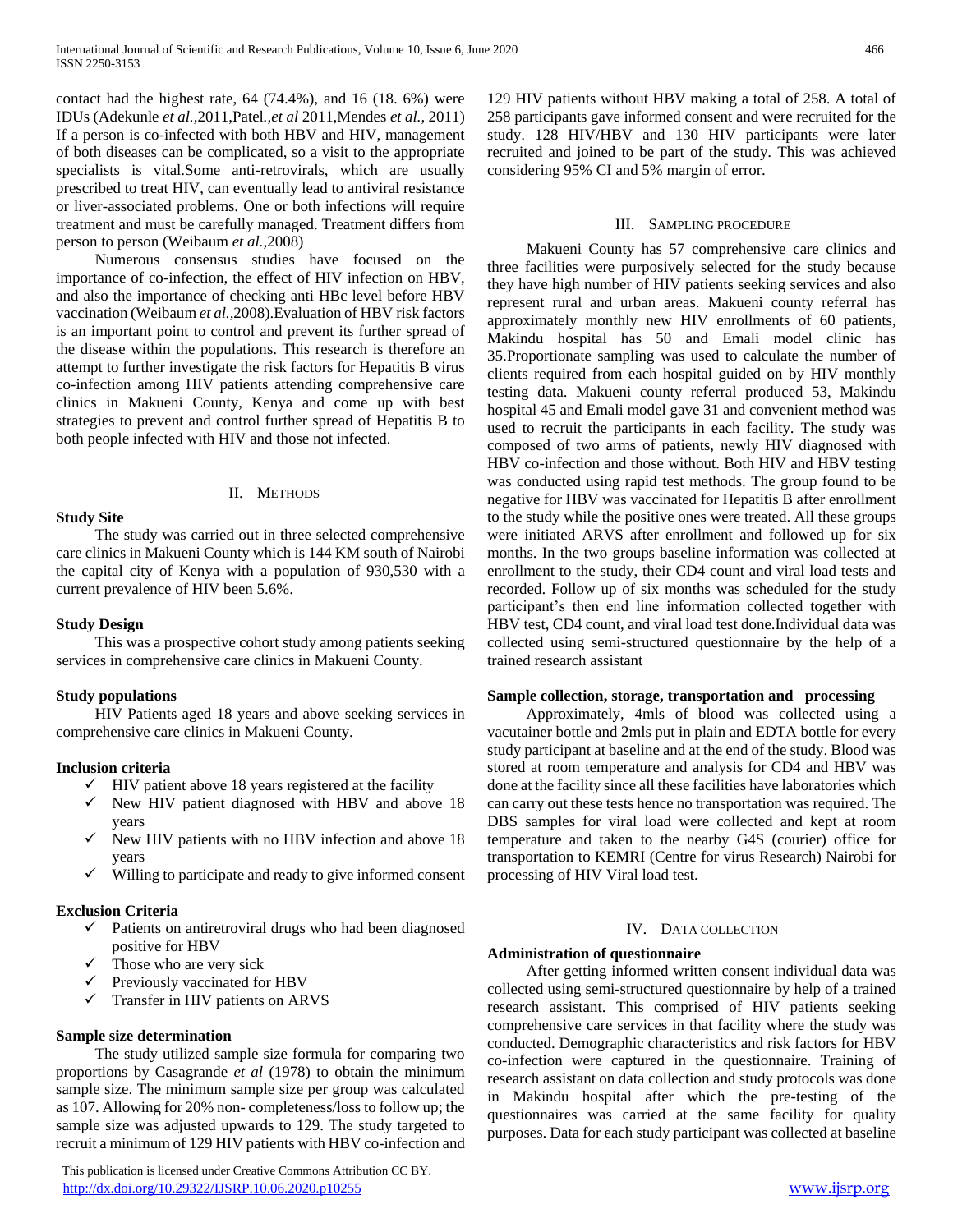and follow-up which was at sixth month using intervieweradministered questionnaire.

## **Data management and analysis**

 Double data entry method was used to ensure quality and consistence. Data cleaning was undertaken to identify and correct errors made during questionnaire filling and data entry. Data processing and analysis was done using the Statistics Package for Social Science (SPSS) software version 20.0. Descriptive data was presented using frequency tables. Cross tabulation involving Chi square test was used to compare variables. Values of less than or equal to 0.05 was considered significant. A multivariate analysis was conducted using logistic regression analysis to rule out for confounding variables.

## **Ethical considerations**

 The scientific and ethical research committee of Kenya Medical Research Institute granted ethical approval to carry out the study (certificate no KEMRI/RES/7/3/1). Permission was sought from leaders in the County Ministry of Health department of HIV/AIDS and Medical superintendent of the facilities where the study took place. Written consent for the purpose of this study

was obtained from all participants and the objectives of the study were made clear prior to obtaining the informed consent.

## V. RESULTS

## **Socio-demographic and socio-economic characteristics of the study participants**

 Majority (63%) of the study participants in both HIV/HBV positive and HIV/HBV-negative arms of the study were females. The mean age of the participants was 31 years and most(32% of them in the HIV/HBV cohort were aged 26-30 years while in HIV cohort most(26%) were aged 31-35 years.More than seventy eight percent of the participants in each of the groups were married.Of these 77% in the HIV/HBV and 98% in the HIV group were in monogamous marriage.More than half of the study participants in each of the groups had attained secondary level of education.In both groups more than a third of the study participants were in formal employment and majority lived in rural areas.There were no significant differences in the characteristics of the participants in the two groups.(Table 1)

#### **Table 1: Socio-demographic and socio-economic characteristics of the study participants**

| Demographic            |                               | <b>Laboratory Blood Specimen Results</b> |                          |                           |         |  |
|------------------------|-------------------------------|------------------------------------------|--------------------------|---------------------------|---------|--|
| <b>Information</b>     | <b>Characteristics</b>        | HBV/HIV $(n)$ $(\%)$                     | $HIV(n)$ $(\frac{9}{6})$ | Total (n) $(\frac{6}{6})$ | p-value |  |
| Gender                 | Male                          | 47(36.7)                                 | 47(36.2)                 | 94(36.4)                  | 0.925   |  |
|                        | Female                        | 81(63.3)                                 | 83(63.8)                 | 164(63.6)                 |         |  |
|                        | Total                         | 128(100.0)                               | 130(100.0)               | 258(100.0)                |         |  |
| <b>Age Category</b>    | $21 - 25$                     | 28(21.9)                                 | 25(19.2)                 | 53(20.5)                  | 0.56    |  |
|                        | $26 - 30$                     | 42(32.8)                                 | 33(25.4)                 | 75(29.1)                  |         |  |
|                        | $31 - 35$                     | 30(23.4)                                 | 34(26.2)                 | 64(24.8)                  |         |  |
|                        | 36-40                         | 18(14.1)                                 | 26(20.0)                 | 44(17.1)                  |         |  |
|                        | $41 - 45$                     | 6(4.7)                                   | 9(6.9)                   | 15(5.8)                   |         |  |
|                        | $46 - 50$                     | 3(2.3)                                   | 1(0.8)                   | 4(1.6)                    |         |  |
|                        | 51-55                         | 1(0.8)                                   | 2(1.5)                   | 3(1.2)                    |         |  |
|                        | Total                         | 128(100.0)                               | 130(100.0)               | 258(100.0)                |         |  |
| <b>Marital Status</b>  | Married                       | 102(79.7)                                | 102(78.5)                | 204(79.1)                 | 0.714   |  |
|                        | Single                        | 19(14.8)                                 | 23(17.7)                 | 42(16.3)                  |         |  |
|                        | Divorced                      | 4(3.1)                                   | 4(3.1)                   | 8(3.1)                    |         |  |
|                        | Windowed                      | 3(2.3)                                   | 1(0.8)                   | 4(1.6)                    |         |  |
|                        | Total                         | 128(100.0)                               | 130(100.0)               | 258(100.0)                |         |  |
| <b>Education</b> level | Primary                       | 28(21.9)                                 | 29(22.3)                 | 57(22.1)                  | 0.353   |  |
|                        | Secondary                     | 68(53.1)                                 | 68(52.3)                 | 136(52.7)                 |         |  |
|                        | Tertiary (college/University) | 29(22.7)                                 | 33(25.4)                 | 62(24.0)                  |         |  |
|                        | No formal education           | 3(2.3)                                   | 0(0.0)                   | 3(1.2)                    |         |  |
|                        | Total                         | 128(100.0)                               | 130(100.0)               | 258(100.0)                |         |  |
| Employment             | Self employed                 | 45(35.2)                                 | 46(35.4)                 | 91(35.3)                  | 0.865   |  |
| status                 | Employed                      | 47(36.7)                                 | 51(39.2)                 | 98(38.0)                  |         |  |
|                        | Not employed                  | 36(28.1)                                 | 33(25.4)                 | 69(26.7)                  |         |  |
|                        | Total                         | 128(100.0)                               | 130(100.0)               | 258(100.0)                |         |  |
| Residence              | Urban area                    | 63(49.2)                                 | 52(40.0)                 | 115(44.6)                 | 0.136   |  |

 This publication is licensed under Creative Commons Attribution CC BY. <http://dx.doi.org/10.29322/IJSRP.10.06.2020.p10255> [www.ijsrp.org](http://ijsrp.org/)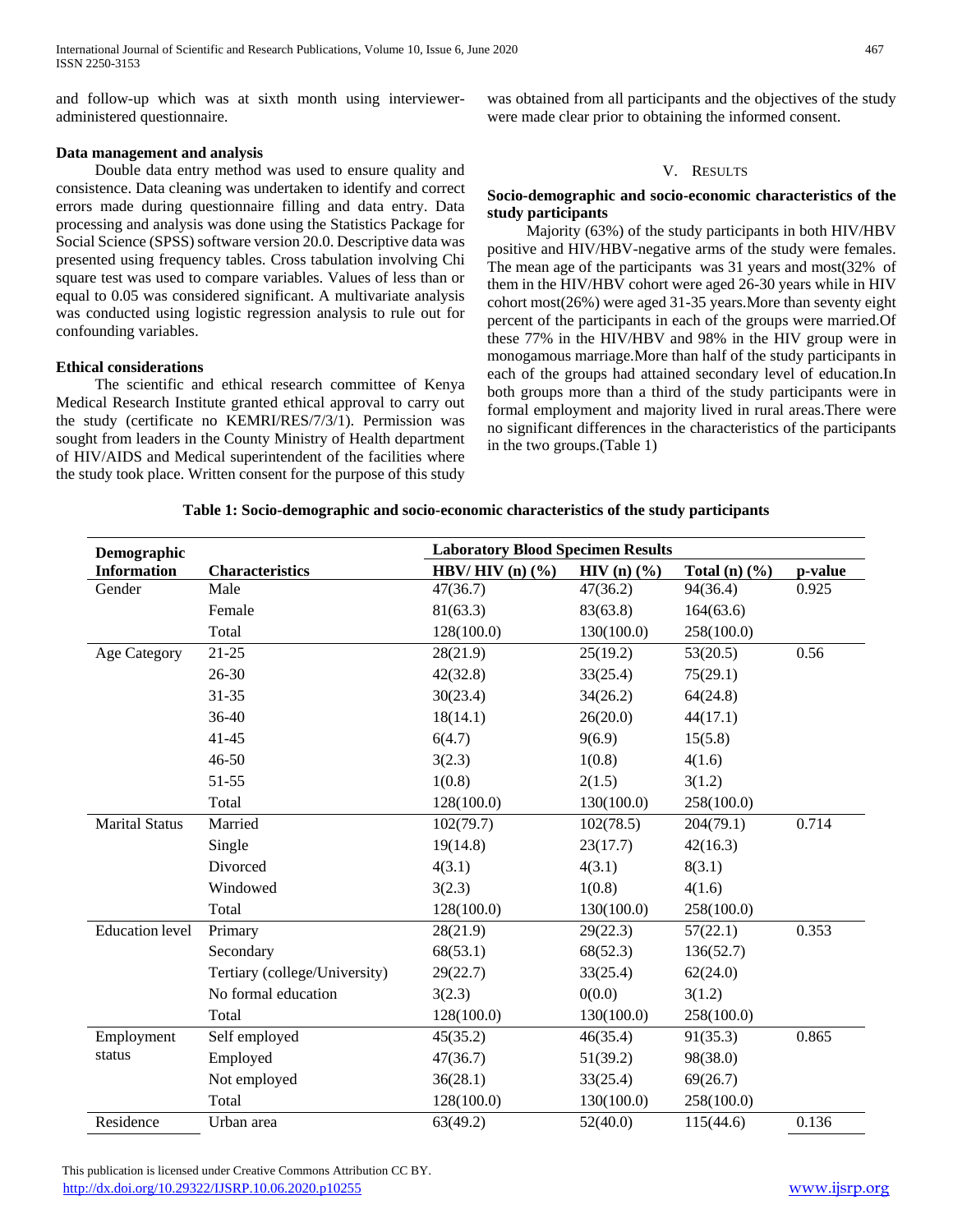show relationship of one acquiring the disease (Table 2)

| ____ | __________<br>. | ______                                                 |            | -- - - - - -                                                                | ___ |
|------|-----------------|--------------------------------------------------------|------------|-----------------------------------------------------------------------------|-----|
|      | Total<br>.      | 128(100.0)                                             | 130(100.0) | 258(100.0)<br>$\sim$                                                        |     |
|      | Rural area      | $\mathcal{L}(\mathcal{L} \cap \mathcal{D})$<br>6.UCIC0 | 78(60.0)   | $\mathbf{A} \cap \mathbf{A} = \mathbf{A}$<br>$+3($<br>, J.J. <del>4</del> J |     |

**Risk factors for HIV/HBV co-infection among HIV patients attending comprehensive care clinics in Makueni county, Kenya** The study established that few of the participants use condoms while having sex compared to majority (61.6 %) of them who do not use and this showed statistical significance with HIV/HBV co-infection at p=0.0380.Having more than more than one partner and consumption of alcohol or smoking showed to increase chances of HIV patient to be co-infected with Hepatitis B. History of family members having been infected with Hepatitis B before,blood transfusion and having been screened before for Hepatis B before. did not

**Risk Factors Characteristics Laboratory Blood Specimen Results HBV/ HIV (n) (%) HIV (n) (%) Total (n) (%) p-value** Use condoms while having sex Yes  $41(32.0)$   $58(44.6)$   $99(38.4)$  0.038 No 87(68.0) 72(55.4) 159(61.6) Total 128(100.0) 130(100.0) 258(100.0) Number of Sexual Partners One 80(62.5) 108(83.1) 188(72.9) 0.001 Two  $47(36.7)$   $22(16.9)$   $69(26.7)$ More than two  $1(0.8)$  0(0.0)  $1(0.4)$ Total 128(100.0) 130(100.0) 258(100.0) Screened for Hepatitis B Yes  $4(3.1)$   $3(2.3)$   $7(2.7)$   $0.686$ No  $124(96.9)$   $127(97.7)$   $251(97.3)$ Total 128(100.0) 130(100.0) 258(100.0) Smoke or take alcohol Yes  $80(62.5)$   $45(34.6)$   $125(48.4)$   $0.000$ No 48(37.5) 85(65.4) 133(51.6) Total 128(100.0) 130(100.0) 258(100.0) Family member(s) had Hepatitis B infection No 55(43.0) 58(44.6) 113(43.8) 0.790 I don't know 73(57.0) 72(55.4) 145(56.2) Total 128(100.0) 130(100.0) 258(100.0) Done Blood Transfusion Yes  $2(1.6)$   $0(0.0)$   $2(0.8)$   $0.152$ No  $126(98.4)$   $130(100.0)$   $256(99.2)$ Total 128(100.0) 130(100.0) 258(100.0) Vaccinated against Hepatitis B No  $128(100.0)$   $130(100.0)$   $258(100.0)$ Total 128(100.0) 130(100.0) 258(100.0)

## **Table 2: Risk factors for HIV/HBV co-infection**

## VI. DISCUSSION

 More females (63%) were co-infected with HBV than males (37%) however this didn't show any statistical significance (p=0.925) furthermore our findings were similar to another study which revealed that though more females (3.59%) than the males  $(3.27%)$  were seropositive, they were comparable  $(p = 0.91)$  in HBsAg seropositivity (Omatola *et al.,*2019). This finding also supports the report of (Sule *et al.,*2010) from the same setting that both male and female were apparently equal in exposure to HBV. Previous studies (Omatola *et al.,*2017,Mustapha *et al.,*2004,Donbraye *et al.,*2014,Terwase *et al.,*2015) reported similar findings. The higher ratio of females to male in this study may be attributed to the fact that more females than males' visits hospitals for medical attention in Nigeria, a reason previously reported (Uneke *et al.,*2005)

 This publication is licensed under Creative Commons Attribution CC BY. <http://dx.doi.org/10.29322/IJSRP.10.06.2020.p10255> [www.ijsrp.org](http://ijsrp.org/)

 Windowed, single and divorced persons were less affected by HBV co-infection than married individuals however there was no statistical significance on marital status and HIV/HBV coinfection these results are not similar to others done where analysis by marital status showed that the widowed patients significantly had higher HBsAg prevalence (Omatola *et al.,*2017) and also not in conformity with other studies which found significant association of marital status with HBV infection (Sule *et al.,*2011) in Kogi State,(Sirisena *et al.,*2002) in Plateau State,(Ezegbudo *et al.,*2004) in Anambra State and (Mohammed *et al.,*2015) in Kanu State.The possible reason could be due to the fact that windowed, single and divorced persons may have one or less partners as compared to married individuals where each of the partners may have several partners increasing their chances of been predisposed to HBV.Married people tend to trust each other much and their chances of using protective devices during sexual intercourse are low compared to the other group.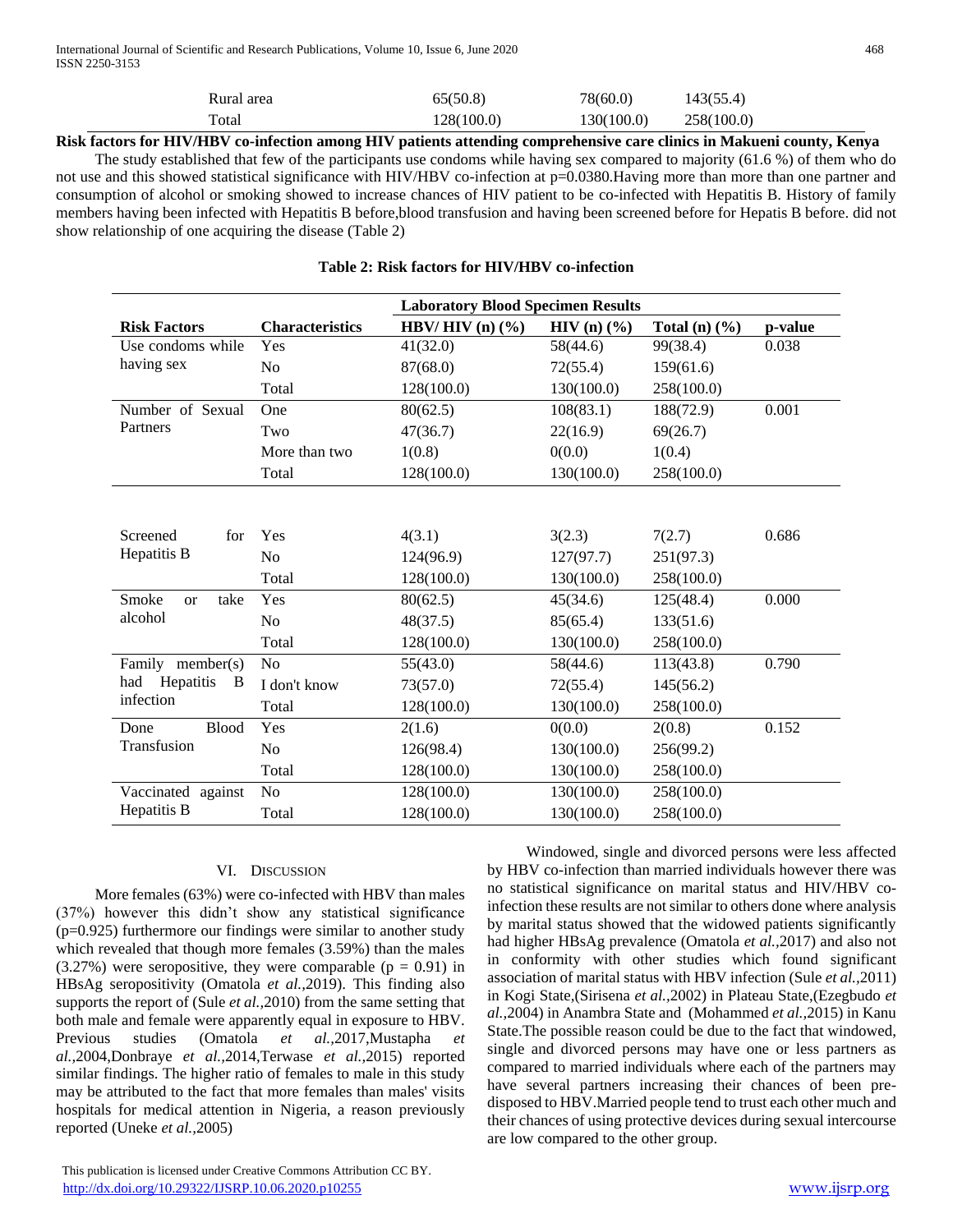Educational related HBsAg sero prevalence revealed higher HBV infection in HIV patients with secondary education compared to those with no formal education, primary and tertiary levels of education and there was no significant difference between patient's educational status and HBsAg sero-positivity  $(p=0.353)$ . This finding does not supports the assertion (Ezegbudo *et al.,*2004) that prevalence rates of infections such as HIV, HBV and HIV/HBV co-infection were inversely associated with educational status. The possible explanation could be HBV is majorly transmitted through sexual contact without using protection and majority of secondary students are at their adolescent's age where they may be tempted to do sex more compared to their counterparts. At primary level children are young and may fear to do sex or have no knowledge of sex while those in tertiary(college/university) are more enlightened and even if they will do sex majority have knowledge and can use protective methods in fear of unwanted pregnancy and sexually transmitted diseases.

 Our study found strong association between alcohol consumption and HIV/HBV co-infection  $(P=0.00)$  in this study is in conformity with previous report of (Ndako *et al.,*2012), but contradicts finding of (Mbaawuaga *et al.,*2014).People who consume high rate of alcohol are likely more promiscuous and the fact that they may also fail to protect themselves through correct and consistent condom use could be a possible explanation for the higher predisposition to concomitants HIV/HBV infection.

 In this study number of sexual partners was significantly associated with Hepatitis B virus among HIV patients, having multiple partners increased the chances of one contracting HBV.HBV is known to be commonly transmitted through sexual intercourse without using protection or contact with a person infected with HBV, the more partners one has increases chances of contracting the disease. This is not in agreement with a study which found HIV status to be associated with high-risk sexual behaviours variables but did not find these variables to be associated with HBV. After adjustment, the number of sexual partners and age at first sex were associated with HIV status but lacked a significant association with HBV status (Shevell *et al.,*2015). This study revealed condom use showed statistically significant association with HBV infection. Condoms are known to protect individuals having sex with sexually transmitted diseases and this was consistent with other studies (Balew *et al.,* 2014)

 Among the study participants who were vaccinated against Hepatitis B vaccine no one had acquired the disease at the end of our study and there were no side effects reported by those who were vaccinated. Majority of the participants both HIV/HBV coinfected and HIV/HBV mono-infected had not taken the Hepatitis B vaccine before. From our results it has shown that vaccination of Hepatitis B as a preventive measure of protecting one from acquiring the disease. None of the HIV/HBV positive participants had Hepatitis B vaccination before and this explains the importance of vaccination.This results are in agreement with a study which was done to determine whether vaccine for hepatitis B virus is effective in protecting people who have HIV against hepatitis B virus infection and if the vaccine is safe in people living with HIV found that the vaccine was safe and none of the patients vaccinated acquired Hepatitis B showed improved immunity against hepatitis B among people living with HIV and taking

 This publication is licensed under Creative Commons Attribution CC BY. <http://dx.doi.org/10.29322/IJSRP.10.06.2020.p10255> [www.ijsrp.org](http://ijsrp.org/)

antiretroviral therapy at 12 months. This immunity was lost once they stopped taking antiretroviral therapy (Okwen *et al.,* 2014).

 History of having blood transfusion before was not statistically significant with HBV co-infection this is consistent with other studies which found risk factors history of blood transfusion, unsafe injection, tooth extraction, history of surgery, catheterization, abortion, tattooing and having a history of family liver disease did not show statistically significant association with HBV infection(Erena et al.,2014).

### VII. CONCLUSION

 More females were co-infected with HBV than males. Taking alcohol/smoking, having multiple partners and not using condoms were found to be significantly associated with HBV coinfection. Majority of the participants didn't have vaccination against HBV before nor did they have any knowledge of their family history in relation to Hepatitis infection. People need to be educated on ways of transmission and prevention of Hepatitis B and government should support and spearhead the vaccination of all individuals and more emphasis to be put on people living with HIV since their immune system is weak and susceptible to coinfection with Hepatitis B virus.

#### COMPETING OF INTEREST

 We declare that there is no conflict of interest regarding publication of this manuscript.

#### AUTHORS' CONTRIBUTIONS

 Geoffrey Maitha development of the concept and manuscript, Gideon Kikuvi, Peter Wanzala and Fredrick Kirui critically reviewing of the document from its conception, up to manuscript submission and the final approval. All authors read and agreed to the final version of this manuscript and equally contributed to its contents and to the management of the case.

#### ACKNOWLEDGEMENT

 We are very grateful to the management of the hospital facilities where the participants were drawn from. Individual participants of this study are highly acknowledged. The director KEMRI and the entire management of JKUAT are also acknowledged for providing an enabling environment for this work to be done.

#### **REFERENCES**

- [1] 1. Uneke CJ, Ogbu O, Inyama PU, Anyanwu GI, Njoku MO, Idoko JH. Prevalence of hepatitis-B surface antigen among blood donors and human immunodeficiency virus-infected patients in Jos, Nigeria. Memórias do Instituto Oswaldo Cruz. 2005; 100(1):13-6.
- [2] 2. Mendes-Corrêa MC, Barone AA, Cavalheiro ND, Tengan FM, Guastini C. Prevalence of hepatitis B and C in the sera of patients with HIV infection in São Paulo, Brazil. Revista do Instituto de Medicina Tropical de São Paulo. 2000; 42(2):81-5.
- [3] 3. Lee KH, l Min-Geol HJ, Lee JB. Virulent Treponema pallidum 47kDa antigen regulates the expression of cell adhesion molecules and binding of T-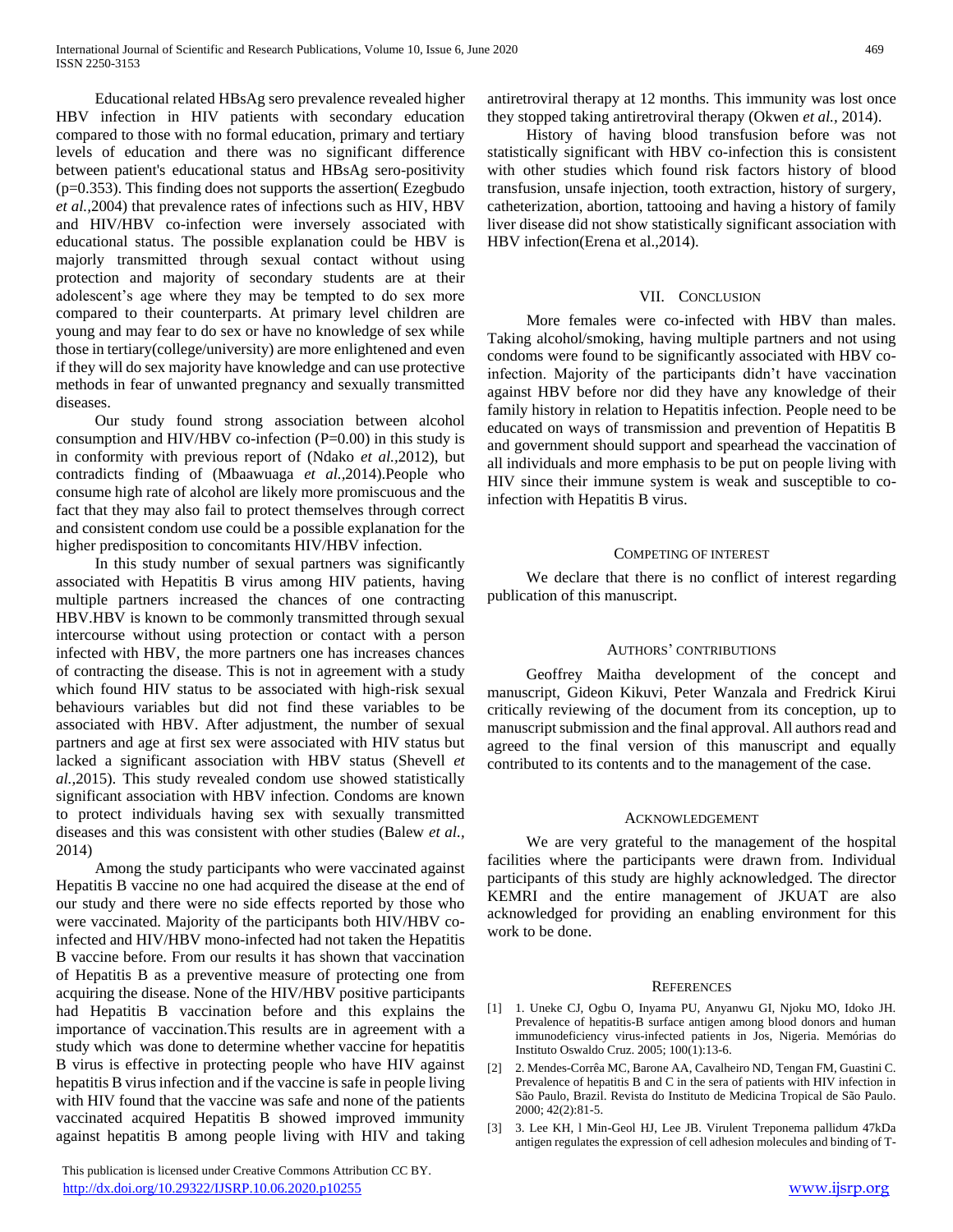lymphocytes to cultured hrman dermal microvascular endothelial cells. Yonsei Med J. 2000: 41(5): 623–633.

- [4] 4.Nyirenda M, Beadsworth MB, Stephany P, Hart CA, Hart IJ, Munthali C, Beeching NJ, Zijlstra EE. Prevalence of infection with hepatitis B and C virus and coinfection with HIV in medical inpatients in Malawi. Journal of Infection. 2008; 57(1):72-7.
- [5] 5. Diop‐Ndiaye H, Touré‐Kane C, Etard JF, Lo G, Diaw PA, Ngom‐Gueye NF, Gueye PM, Ba‐Fall K, Ndiaye I, Sow PS, Delaporte E. Hepatitis B, C seroprevalence and delta viruses in HIV‐1 Senegalese patients at HAART initiation (retrospective study). Journal of medical virology. 2008; 80(8):1332-6.
- [6] 6.Puoti M, Airoldi M, Bruno R, Zanini B, Spinetti A, Pezzoli C, Patroni A, Castelli F, Sacchi P, Filice G, Carosi G. Hepatitis B virus co-infection in human immunodeficiency virus-infected subjects. AIDS rev. 2002; 4(1):27- 35.
- [7] 7. Thio CL. Hepatitis B and human immunodeficiency virus coinfection. Hepatology. 2009 May; 49 (S5):S138-45.
- [8] 8. Carter M. Hepatitis B. HIV and AIDS information. (2011).
- [9] 9. Rewari BB, Joshi PL. Epidemiology of HIV/AIDS reference to India. In: Das S, editor. Medicine Update Vol.13. Association of Physicians of India: Mumbai; 2003.79-82
- [10] 10. Hou J, Liu Z, Gu F. Epidemiology and Prevention of Hepatitis B Virus Infection. Int J Med Sci. 2005; 2(1): 50 -7 [PubMed].
- [11] 11.Chun HM, Fieberg AM, Hullsiek KH, Lifson AR, Crum-Cianflone NF, Weintrob AC, et al. Epidemiology of Hepatitis B virus infection in a US cohort of HIV-infected individuals during the past 20 years. Clin Infect Dis. 2010; 50(3): 426 -36 [DOI][PubMed]
- [12] 12. Kim JH, Psevdos G, Suh J, Sharp VL. Co-infection of hepatitis B and hepatitis C virus in human immunodeficiency virus-infected patients in New York City, United States. World J Gastroenterol. 2008; 14(43): 6689 -93 [PubMed]
- [13] 13. Adekunle AE, Oladimeji AA, Temi AP, Adeseye AI, Akinyeye OA, Taiwo RH. Baseline CD4+ T lymphocyte cell counts, hepatitis B and C viruses seropositivity in adults with Human Immunodeficiency Virus infection at a tertiary hospital in Nigeria. Pan Afr Med J. 2011; 9: 6 [PubMed]
- [14] 14. Patel P, Davis S, Tolle M, Mabikwa V, Anabwani G. Prevalence of hepatitis B and hepatitis C coinfections in an adult HIV centre population in Gaborone, Botswana. The American journal of tropical medicine and hygiene. 2011 Aug 1; 85(2):390-4.[DOI][PubMed]
- [15] 15. Mendes-Correa MC, Pinho JR, Gomes-Gouvea MS, da Silva AC, Guastini CF, Martins LG, et al. Predictors of HBeAg status and hepatitis B viraemia in HIV-infected patients with chronic hepatitis B in the HAART era in Brazil. BMC Infect Dis. 2011; 11: 247 [DOI][PubMed]
- [16] 16. Weibaum, CM, Williams, I, Mast, EE, Wang, SA, Finelli, L., Wasley, A, Neitzel, SM, & Ward, JW. (2008). Recommendations for Morbidity and Mortality Weekly Report (MMWR), 57(RR08), 1-20. Retrieved from: Identification and Public Health Management of Persons with Chronic Hepatitis B Infection. https://www.cdc.gov/mmwr/preview/mmwrhtml/rr5708a1.htm
- [17] 17. Omatola CA, Idofe J, Okolo ML, Adejo PO, Maina MM, Oyiguh JA. Seroprevalence of HBV among people living with HIV in Anyigba, Kogi State, Nigeria. African health sciences. 2019; 9(2):1938-46.
- [18] 18. Sule WF, Okonko IO, Ebute AJ, Donbraye E, Fadeyi A, Udeze AO, Alli JA. Farming and Non-Farming Individuals Attending Grimard Catholic Hospital, Anyigba, Kogi State, Nigeria were Comparable in Hepatitis B Surface Antigen Seroprevalence. Current Research Journal of Biological Sciences. 2010 Jul 20; 2(4):278-82.
- [19] 19. Omatola CA, Onoja BA, Thomas T. High rate of hepatitis B virus surface Antigenemia among people living with HIV/AIDS in Kakuri, Kaduna State, North West Nigeria. Viral immunology. 2017 Sep 1; 30(7):516-21.
- [20] 20. Mustapha SK, Jibrin YB. The prevalence of hepatitis B surface antigenaemia in patients with human immunodeficiency virus (HIV) infection in Gombe, Nigeria. Annals of African Medicine. 2004; 3(1):10 – 12.
- [21] 21. Donbraye E, Japhet MO, Adesina AO, Abayomi OA. Prevalence of asymptomatic hepatitis B virus surface antigenemia in children in llesha, Osun state, south-Western Nigeria. Afr J Micro Res. 2014; 8(23): 2329-2331.
- [22] 22. Terwase JM, Emeka CK. Prevalence of Hepatitis B Surface Antigen among Residents of Julius Berger Staff Quarters, Kubwa, Abuja. International Journal of Prevention and Treatment. 2015; 4(2): 29-33.
- [23] 23. Uneke CJ, Ogbu O, Inyama PU, Anyanwu GI, Njoku MO et al. Prevalence of hepatitis B surface antigen among blood donors and human immunodeficiency virus-infected patients in Jos, Nigeria. Mem. Inst. Oswaldo. Cruz Rio de Janeiro. 2005; 100:13-16. PubMed
- [24] 24. Sule WF, Okonko IO, Yumusa IP, Odu NN, Frank-Peterside N. Hepatitis B surface antigen (HBsAg) and risk factors of transmission among patients attending hospital in Ankpa, Kogi State, Nigeria. Nature and Sci. 2011; 9: 37- 41.
- [25] 25. Sirisena N D, Njoku MO, Idoko JA. Hepatitis B surface Antigenaemia in patients5 with Human Immunodeficiency Virus-1 infection in Jos, Nigeria. Nigerian Med. Pract. 2002; 41: 18-20.
- [26] 26. Ezegbudo CN, Agbonlahor DE, Nwobu GO, Igwe CU, Agba MI et al. The seroprevalence of hepatitis B surface antigen and human immunodeficiency virus among pregnant women in Anambra state, Nigeria. Dept. of Int. Med. Shiraz E-Medical J. 2004; 5(2): 1-8.
- [27] 27. Mohammed Y, Sharif A, Dabo NT. Seroprevalence of HBsAg among Patients with Febrile Illnessess in Murtala Muhammad Specialist Hospital, Kano, Nigeria.Bayero J. of Pure and Applied Sc. 2015; 8(1): 19 –23.
- [28] 28. Ndako JA, Echeonwu GON, Nwankiti OO, Onovoh, EM. Hepatitis B virus seroprevalence among pregnant females in Northern Nigeria. Res. J. of Med. Sci. 2012; 6(3):129-133. PubMed
- [29] 29. Mbaawuaga EM, Christian UI, Anthony CI, Godwin TAJ. Studies on prevalence, co-infection and associated risk Factors of hepatitis B virus (HBV) and human Immunodeficiency virus (HIV) in Benue State, Nigeria. Sci. J. of Public Health. 2014; 2(6): 569-576.
- [30] 30.Shevell, L., Meriki, H.D., Cho-Ngwa, F. et al. Epidemiology of human immunodeficiency virus-1 and hepatitis B virus co-infection and risk factors for acquiring these infections in the Fako division of Southwest Cameroon. BMC Public Health 15, 1066 (2015). https://doi.org/10.1186/s12889-015- 2386-x
- [31] 31. Balew M, Moges F, Yismaw G, Unakal C. Assessment of hepatitis B virus and hepatitis C virus infections and associated risk factors in HIV infected patients at Debretabor hospital, South Gondar, Northwest Ethiopia. Asian Pac J Trop Dis. 2014; 4(1):1–7.
- [32] 32. Okwen MP, Reid S, Njei B, Mbuagbaw L. Hepatitis B vaccination for reducing morbidity and mortality in persons with HIV infection. Cochrane Database Syst Rev. 2014; 10(10):CD009886. Published 2014 Oct 9. doi:10.1002/14651858.CD009886.pub2
- [33] 33. Erena AN, Tefera TB. Prevalence of hepatitis B surface antigen (HBsAg) and its risk factors among individuals visiting Goba General Hospital, South East Ethiopia, 2012. BMC research notes. 2014 Dec 1; 7(1):833.

#### AUTHORS

**First Author** – Geoffrey Mutisya Maitha, School of Public Health, Jomo Kenyatta University of Agriculture and Technology, PO BOX 62000-00200 Nairobi Kenya **Second Author** – Gideon Kikuvi , School of Public Health, Jomo Kenyatta University of Agriculture and Technology, PO BOX 62000-00200 Nairobi Kenya **Third Author** – Peter Wanzala, Kenya Medical Research Institute,P.O BOX 54840-00200 Nairobi Kenya

**Fourth Author** – Fredrick Kirui, Kenya Medical Research Institute,P.O BOX 54840-00200 Nairobi Kenya